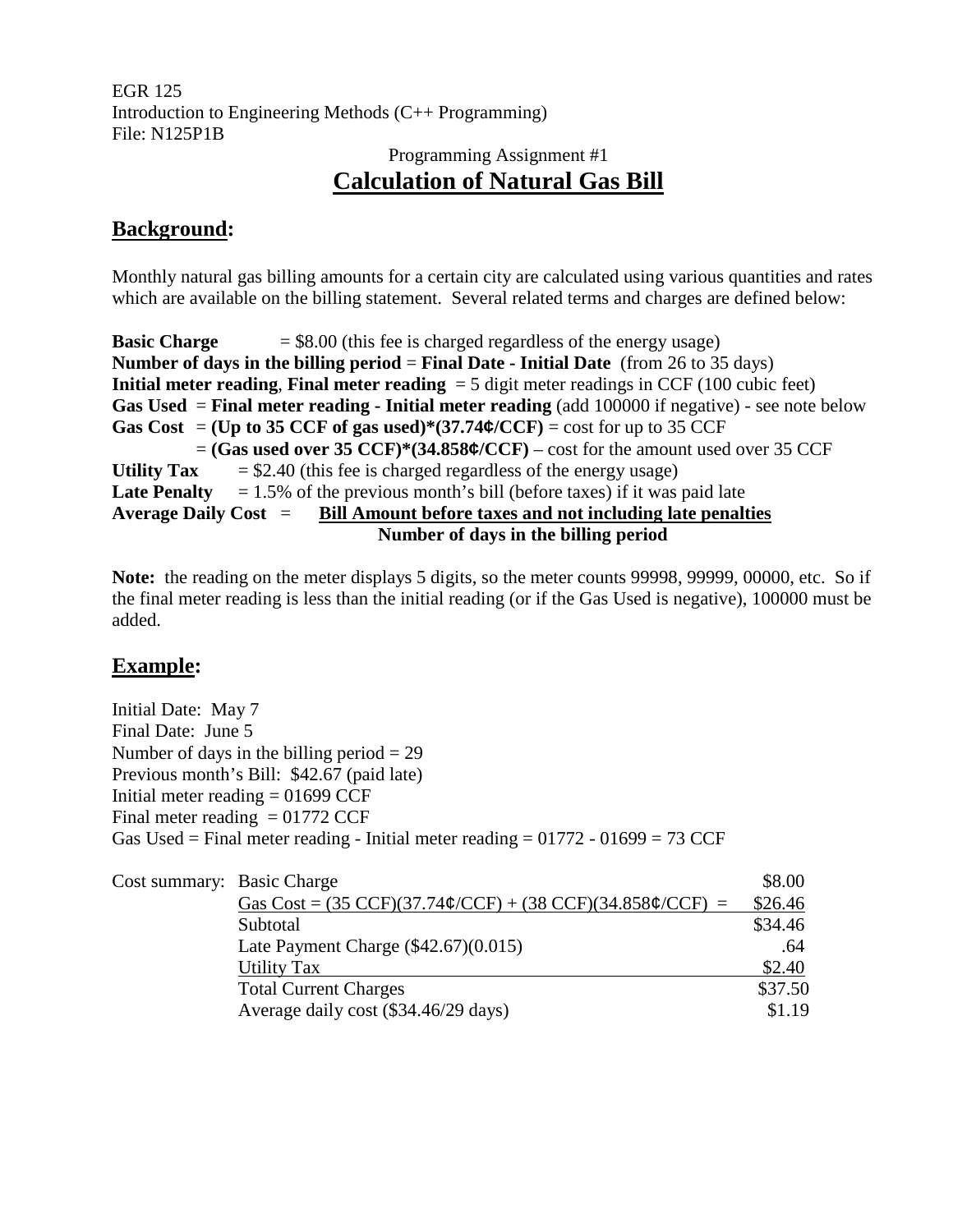### **Program Requirements:**

- 1. The program should display a descriptive program title initially and then request the following information from the user:
	- Initial Date (Month and Day for example, enter 6 7 for June 7)
	- Final Date
	- Initial meter reading
	- Final meter reading
	- Was last month's bill paid late? If so, enter the amount.
- 2. Check for improper inputs. If an improper input is entered, display an error message and terminate the program (**return 1** in the main program). Be sure to check for the following:
	- a valid date must be entered
	- initial and final meter readings must be between 00000 and 99999
	- if the user enters the amount for the last month's bill, it must be positive
	- the number of days in the billing cycle must be from 26 to 35
- 3. The output should display the following information as a minimum (with appropriate units and formatting): (even though information was entered, it still needs to be reprinted in a nice format Initial Date (using month name and day)

Final Date (using month name and day

Number of days in the billing period

Initial meter reading (leading 0's must be displayed)

Final meter reading (leading 0's must be displayed)

Gas Used

Amount of previous bill (only if paid late)

Late charge (if applicable)

Utility tax

Cost before tax

Total current charges

Average daily cost

5. Run your program for at least the following cases and include printed results for each case in your report.

| <b>Initial meter</b><br>reading | <b>Final meter</b><br>reading | <b>Initial</b><br><b>Date</b> | <b>Final Date</b> | Last month's<br>bill late? | If late,<br>amount |
|---------------------------------|-------------------------------|-------------------------------|-------------------|----------------------------|--------------------|
| (CCF)                           | (CCF)                         |                               |                   |                            | was                |
| 01699                           | 01772                         | May 7                         | June 5            | Yes                        | \$42.67            |
| 99956                           | 00088                         | October 2                     | October 30        | N <sub>0</sub>             |                    |
| 99933                           | 99966                         | July 17                       | August 20         | N <sub>o</sub>             |                    |
| 99912                           | 00001                         | June 30                       | August 2          | N <sub>o</sub>             |                    |
| 76990                           | 77599                         | February 8                    | March 9           | Yes                        | \$53.25            |

**Note:** Case 1 above is the same example as shown on page 1. Your results should match.